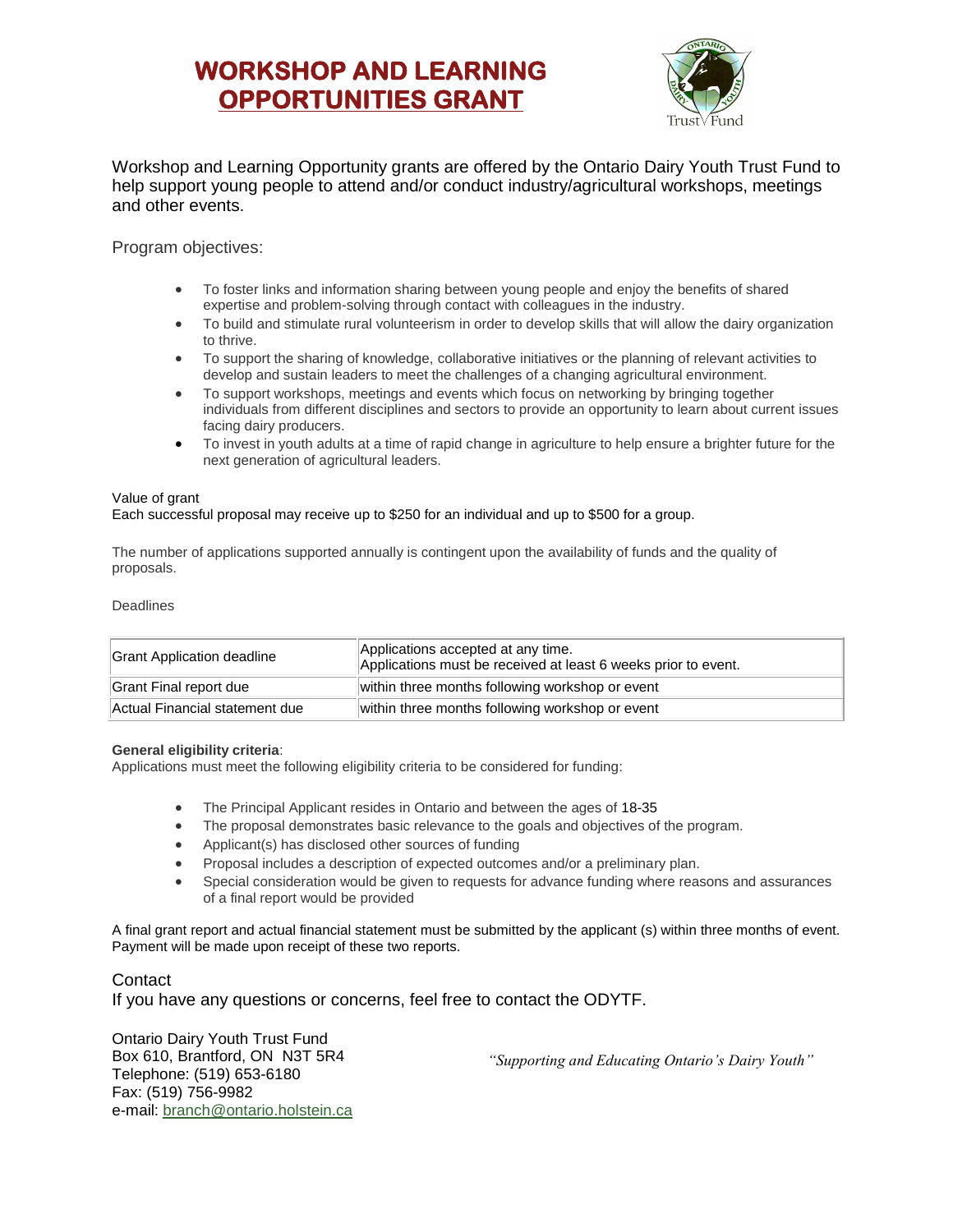## **ONTARIO DAIRY YOUTH TRUST FUND Workshop and Opportunities Grant Application Form**



| Applicant Information |  |  |  |
|-----------------------|--|--|--|
| Name of Applicant(s): |  |  |  |
| Address:              |  |  |  |
| City:                 |  |  |  |
| Postal Code:          |  |  |  |
| County/ Club:         |  |  |  |
| Phone:                |  |  |  |
| Fax:                  |  |  |  |
| Email:                |  |  |  |

If more than one applicant, or an applicant is representing a group, please attach a list of members and affiliates.

| Grant Information |           |  |  |  |
|-------------------|-----------|--|--|--|
| Project Title:    |           |  |  |  |
| Start Date:       | End Date: |  |  |  |

Description: *please briefly describe your reason for applying*

Key Objectives of Project:

Who are the main beneficiaries of this opportunity? What are the anticipated results of this project?

How will you measure your results?

*\* additional information on description or objectives can be attached on a separate sheet*